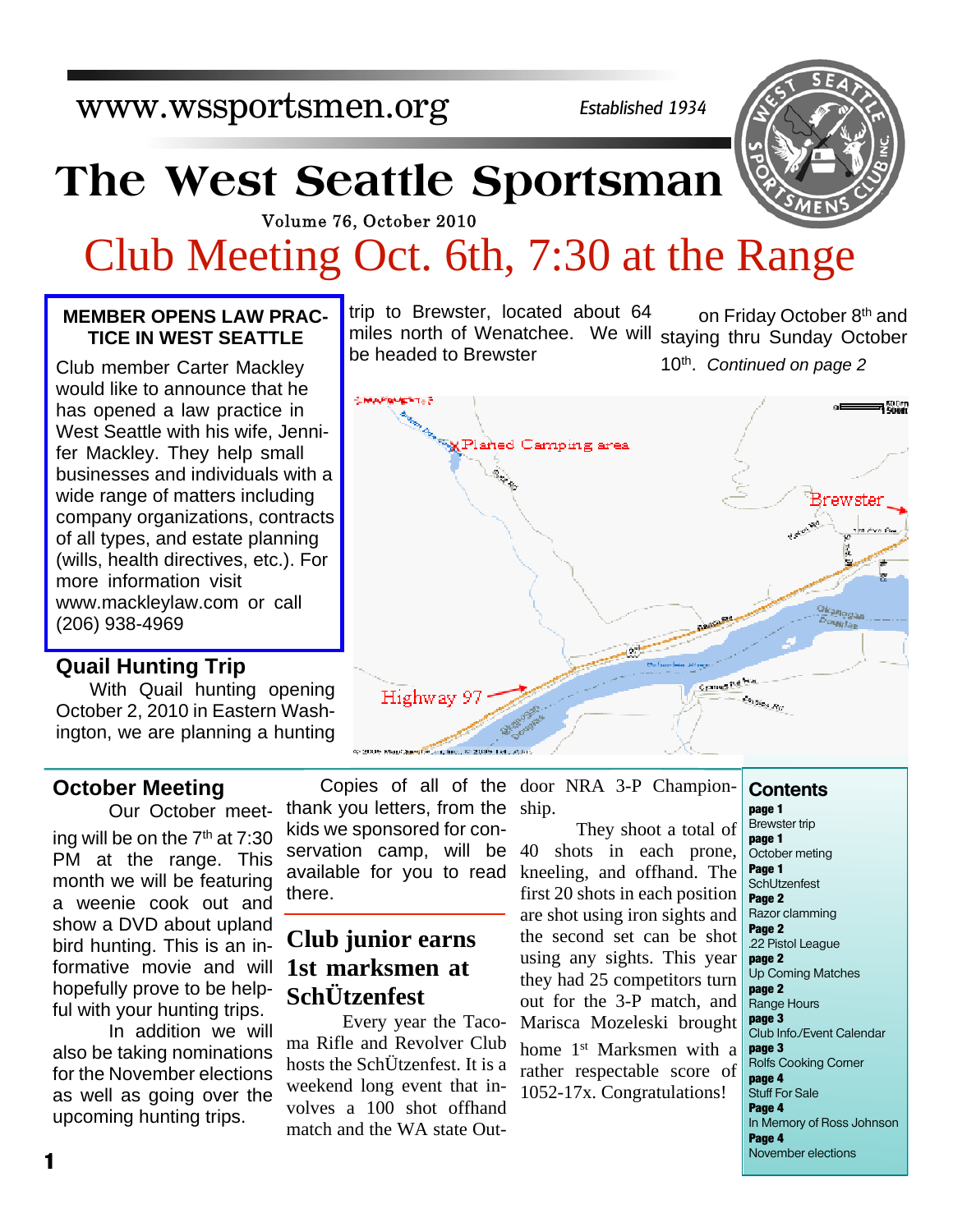#### *Quail Hunting from Page 1*

There are 2 places to stay in Brewster, one is in the town of Brewster at the Columbia Cove RV Park and the other is a primitive camping area in the Indian Dan Canyon portion of the Wells Wildlife Area. Most of us will stay in the canyon, but remember there's no water available there and no toilet.

To get to Indian Dan Canyon take Highway 97 north from Wenatchee (about 62 miles) and turn left on Indian Dan Canyon Road (this is before the town of Brewster). Take the first left hand Y in the road, this should be Getz road and follow until you come to a small lake/pond on the left, follow the road around past the lake. We will be camping in the parking area. If you have a GPS this is at approximately 48.11164° N. Latitude & 119.86722° W. Longitude.

If you are interested in going on this trip and need better directions contact Tony Olszewski email address is tony@wssportsmen.org. We usually do a pot luck Saturday night. Clean those shot guns, dig out your hunter orange and we will see you in Brewster. †

#### **WDFW News Release: First razor-clam dig of the season**

OLYMPIA - The first razor-clam dig of the season is tentatively scheduled to begin early October on five ocean beaches, with additional digs planned through the New Year's holiday weekend.

In announcing the initial digging schedule, fishery managers emphasized that final approval of all scheduled openings will depend on results of marine toxin tests that show the clams are safe to eat.

"As in years past, we are announcing the proposed digging schedule so people can start making plans," said Dan Ayres, coastal shellfish manager for the Washington Department of Fish and Wildlife (WDFW). "But no dig is confirmed until we announce the results of the toxin tests."

For the first opening, Twin Harbors is scheduled to open for four days of razor-clam digging Oct. 7-10, with additional harvest opportunities planned Oct. 8-9 at Long Beach, Copalis, Mocrocks and Kalaloch.

The National Park Serve scheduled the dig at Kalaloch Beach, which is located within the Olympic National Park, to coincide with those at Mocrocks and Copalis beaches.

No digging will be allowed before noon on any of the five razor-clam beaches.

All diggers age 15 or older must have an applicable 2010-11 fishing license to harvest razor clams on any beach. Licenses, ranging from a three-day razor clam license to an annual combination fishing license, are available on WDFW's website at https://fishhunt.dfw.wa.gov and from license vendors around the state.

Ayres said clam digging should be good this season, although diggers should expect to encounter higher numbers of smaller clams than last year. To prevent wastage, state law requires diggers to keep the first 15 razor clams they dig. Each digger's clams must be kept in a separate container.

"The good news is that the smaller clams will continue to grow through the season," he said. "In the meantime, diggers will likely be taking home some three-inch clams along with larger clams as part of their daily limit."

Olympic National Park Superintendent Karen Gustin urged diggers to take safety precautions during night digs, especially at Kalaloch.

"Kalaloch is considerably more remote than the other clamming beaches, and visitors should be prepared for primitive conditions," she said. "With no streetlights or lighted buildings in the area, flashlights or lanterns are a necessity."

Ayres also advised diggers heading to Copalis and Mocrocks of a traffic revision on eastbound U.S. Highway 101 in Hoquiam due to emergency work on the Simpson Avenue Bridge.

"This is the only route to those beaches, so people should allow extra travel time to make sure they don't arrive late," Ayres said. He advises diggers to check the Washington Department of Transportation website for updated information at http://www.wsdot.wa.gov/projects/us101/si mpsonbridgepierrepair/ .

## **Fall Pistol League**

The Fall .22 pistol league starts up on October  $5<sup>th</sup>$ . It is 90 shots of slow, timed and rapid. The league will last 6 weeks and it will be held on Tuesdays at the Range. Shooting will start at 6 PM. It's not to late to join, if you would like more information please contact Rob Cozens.†

### **Up coming Small bore & Air Matches**

Nov 13 West Seattle Air Pistol Match Nov 20 Puyallup JORC (West) Dec 4 Olympia JOARC (West)

Oct 30-31 Olympia State Indoor Int'l 3-P Championship (West)

#### **Range Hours and Activity**

Monday - Small Bore - 6 PM, Tuesday - Pistol League, - 6:30 PM Wednesday - Juniors - Call Fred Burr at 206-935-4883 for information. Cost: Adult members \$2.00, non- members \$4.00, Juniors \$1.00.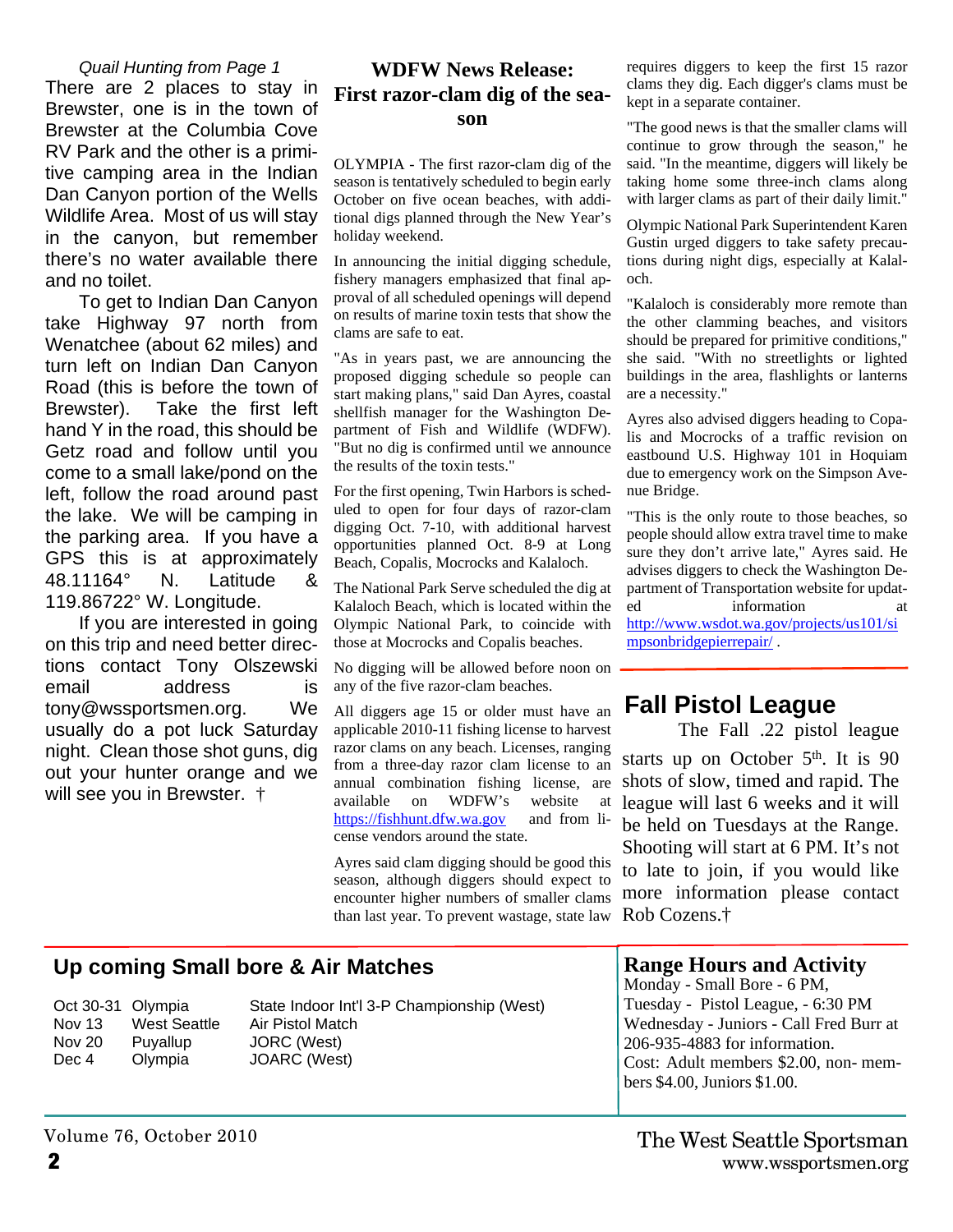#### **The West Seattle Sportsmen's Club Sponsors of the Roger Dahl Rifle Training Range**

|                                                                                                                                   |                              | oponsors or the noger Dann nine Training nange                                                                                                     |                                     |                                                                      |                                                                                                                                                                                                                                                                                                                                                                                                                                             |
|-----------------------------------------------------------------------------------------------------------------------------------|------------------------------|----------------------------------------------------------------------------------------------------------------------------------------------------|-------------------------------------|----------------------------------------------------------------------|---------------------------------------------------------------------------------------------------------------------------------------------------------------------------------------------------------------------------------------------------------------------------------------------------------------------------------------------------------------------------------------------------------------------------------------------|
| <b>OFFICERS</b><br>President - Tony Olszewski<br>Vice Pres. - Steve Loo<br>Secretary - Kristin Shamek<br>Treasurer - Jerry Mascio | 425-226-5643<br>206-719-3528 | <b>TRUSTEES</b><br>Greg Boyd<br>Fred Burr<br><b>Richard George</b>                                                                                 | 206-965-9629<br>206-935-4883        | Fred Burr<br>Ernie Frey<br><b>Frank Novito</b><br>Roz & Jerry Mascio | <b>LIFE TIME MEMBERS</b>                                                                                                                                                                                                                                                                                                                                                                                                                    |
| Rec. Sec. - Roz Mascio                                                                                                            | 206-719-3529                 |                                                                                                                                                    | Contact us at: info@wssportsmen.org |                                                                      |                                                                                                                                                                                                                                                                                                                                                                                                                                             |
| Rolf's Cooking Corner                                                                                                             |                              |                                                                                                                                                    |                                     |                                                                      | Events Calendar                                                                                                                                                                                                                                                                                                                                                                                                                             |
| Frey's<br><b>Ernie</b><br>meatloaf                                                                                                |                              | Mix both meats together then add                                                                                                                   |                                     |                                                                      | Oct. 2 <sup>nd</sup> - Eastern WA<br><b>Quail Hunting opens</b><br>Oct. 6 <sup>th</sup> - Club Meeting                                                                                                                                                                                                                                                                                                                                      |
|                                                                                                                                   |                              | chopped onions to meat mixture.<br>Next combine the remainder of the                                                                               |                                     |                                                                      | Oct 8 <sup>th</sup> - Brewster Quail<br>hunting trip                                                                                                                                                                                                                                                                                                                                                                                        |
| Ingredients:<br>2 $\frac{1}{2}$ lbs burger                                                                                        |                              | ingredients in a separate bowl. When<br>mixed well combine both mixtures                                                                           |                                     |                                                                      | Oct 15 <sup>th</sup> -Yakima opens Pheas-<br>ant hunting                                                                                                                                                                                                                                                                                                                                                                                    |
| $\frac{1}{2}$ lb sausage<br>1 1/4 cups onions<br>1 tsp pepper<br>2 tsp salt                                                       |                              | together. Refrigerate overnight.<br>Bake at 350 for I hour. Let cool for 20<br>minutes then pour juices off and re-<br>serve for gravy if desired. |                                     |                                                                      | Oct. 20 <sup>th</sup> - Board Meeting<br>Oct. 23rd - Eastern WA<br><b>Pheasant Hunt-</b><br>ing opens                                                                                                                                                                                                                                                                                                                                       |
| 2 Tbs Worcestershire sauce<br>1 egg<br>2 cups tomatoes                                                                            |                              |                                                                                                                                                    |                                     |                                                                      | Nov 3rd - Club Meeting/ Turkey<br>Shoot/ Elections<br>If you have any ideas for pro-<br>grams to have at the club meet-<br>ings or any good outing ideas<br>let one of the Officers or Trust-<br>ees know. You may contact us<br>at: info@wssportsmen.org                                                                                                                                                                                   |
| <b>MEMBERSHIP APPLICATION</b><br><b>New</b><br><b>Renewal</b><br><b>WEST SEATTLE SPORTSMEN'S CLUB</b>                             |                              |                                                                                                                                                    |                                     |                                                                      |                                                                                                                                                                                                                                                                                                                                                                                                                                             |
|                                                                                                                                   |                              |                                                                                                                                                    |                                     |                                                                      | Date                                                                                                                                                                                                                                                                                                                                                                                                                                        |
|                                                                                                                                   |                              | of                                                                                                                                                 |                                     |                                                                      | _______________, Washington, being interested in the                                                                                                                                                                                                                                                                                                                                                                                        |
| payment of one year's dues.<br>a true sportsman both in the field and to my brother members at all times.                         |                              |                                                                                                                                                    |                                     |                                                                      | propagation and conservation of game birds, game animals, and fish in the State of Washington, do hereby apply<br>for membership in the WEST SEATTLE SPORTSMEN'S CLUB and tender herewith the sum of \$<br>"I solemnly swear that I will abide by the Constitution and By-Laws of the West Seattle Sportsmen's Club and<br>help in its up-building and I will not willfully disobey the Game Laws wherever I fish or hunt. I will always be |
|                                                                                                                                   |                              |                                                                                                                                                    |                                     | If you would like to<br>receive the Club                             |                                                                                                                                                                                                                                                                                                                                                                                                                                             |
|                                                                                                                                   |                              |                                                                                                                                                    |                                     | newsletter by email                                                  |                                                                                                                                                                                                                                                                                                                                                                                                                                             |
|                                                                                                                                   |                              |                                                                                                                                                    | check here.                         |                                                                      |                                                                                                                                                                                                                                                                                                                                                                                                                                             |
|                                                                                                                                   |                              |                                                                                                                                                    |                                     |                                                                      |                                                                                                                                                                                                                                                                                                                                                                                                                                             |
| (New Only)                                                                                                                        |                              |                                                                                                                                                    |                                     |                                                                      |                                                                                                                                                                                                                                                                                                                                                                                                                                             |
| The West Seattle Sportsman                                                                                                        |                              |                                                                                                                                                    |                                     |                                                                      | Volume 76, October 2010                                                                                                                                                                                                                                                                                                                                                                                                                     |

www.wssportsmen.org **3**